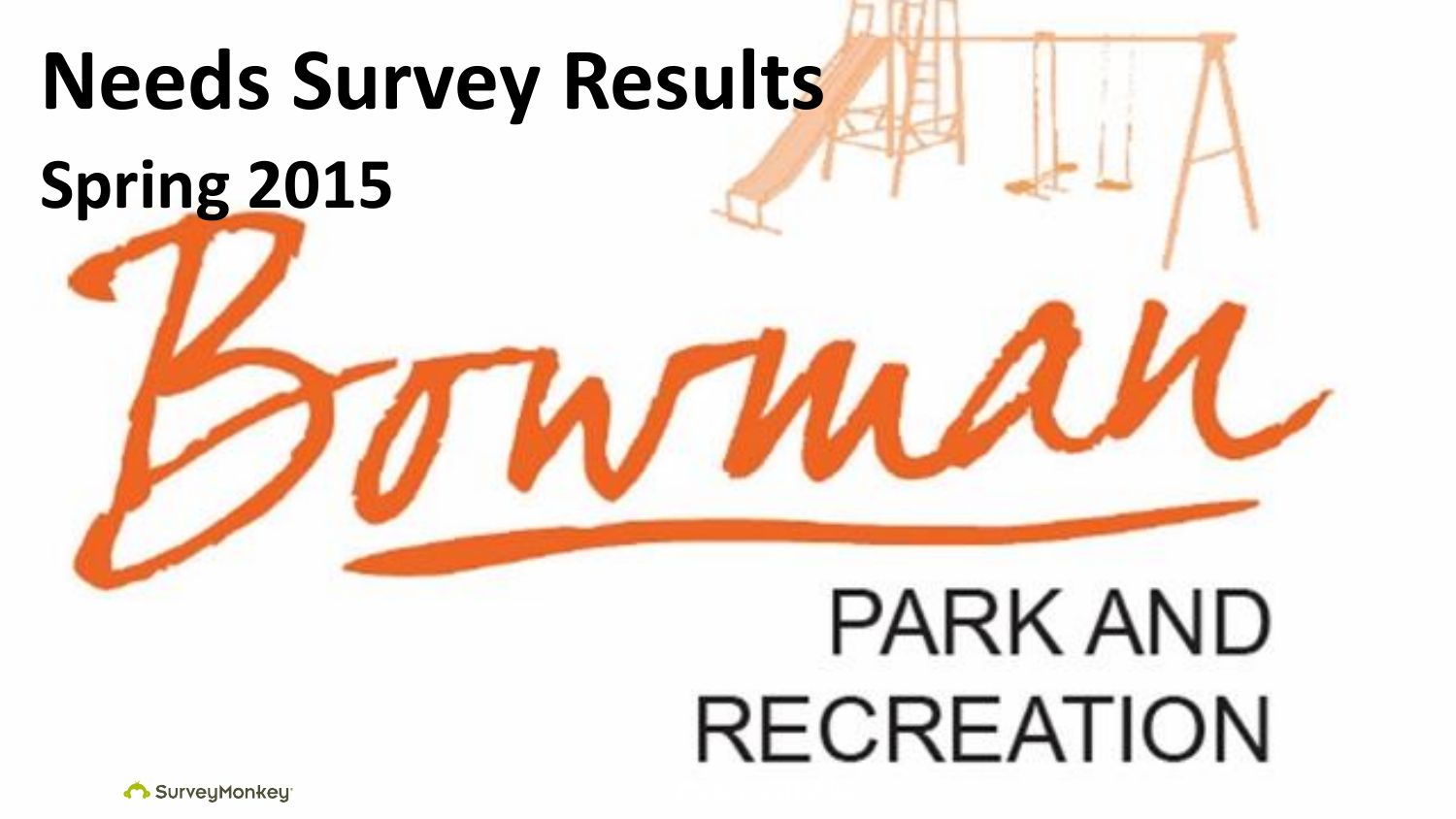

# Survey Distribution:

Surveys Returned: 122

 $City - 81$ 

County - 41

Mailed to City of Bowman Households: 720 Total County Households not in City Limits: 359

Distribution: Mail to City of Bowman Households Facebook Link Email Link Website Link

Percent of Return: City - 11.25% of City Residents Completed the Survey Other – 11.4% of County Residents Completed the Survey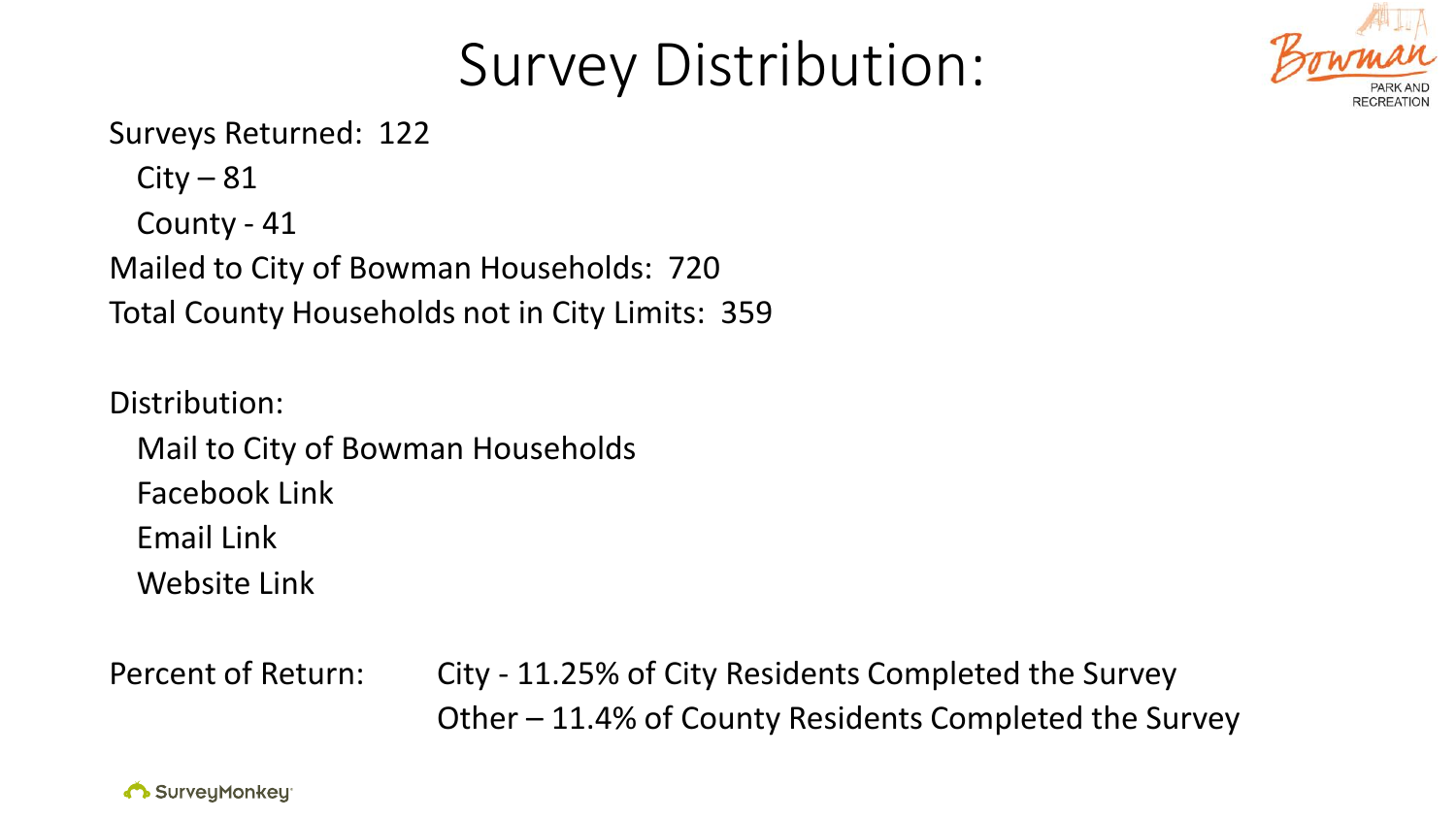# Which of the following categories describes your age? Bowman





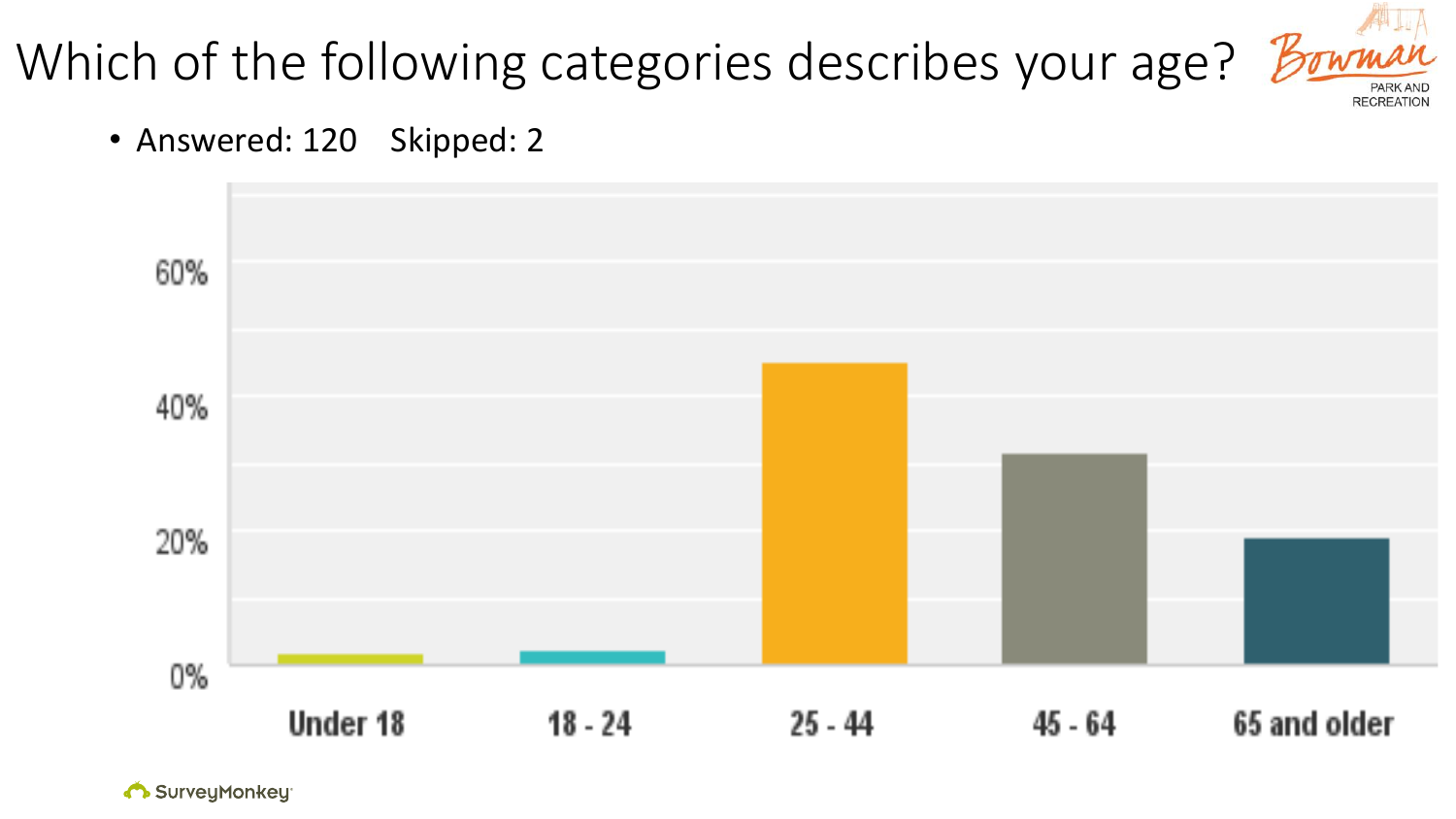# How many children/dependants under the age of 18 live at home?



• Answered: 116 Skipped: 6



#### **Children at Home**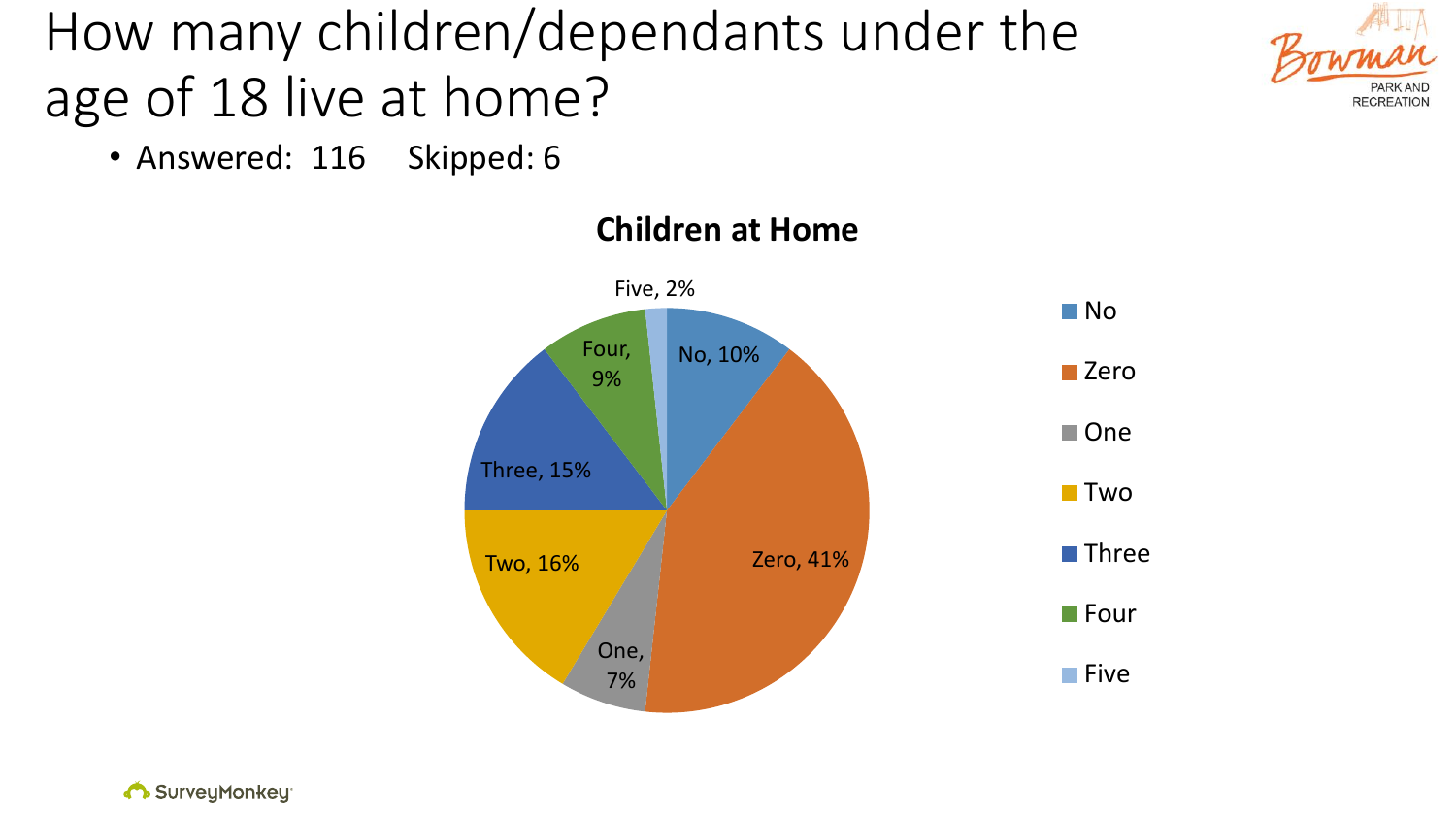

## Do you live in Bowman City Limits?

• Answered: 117 Skipped: 5

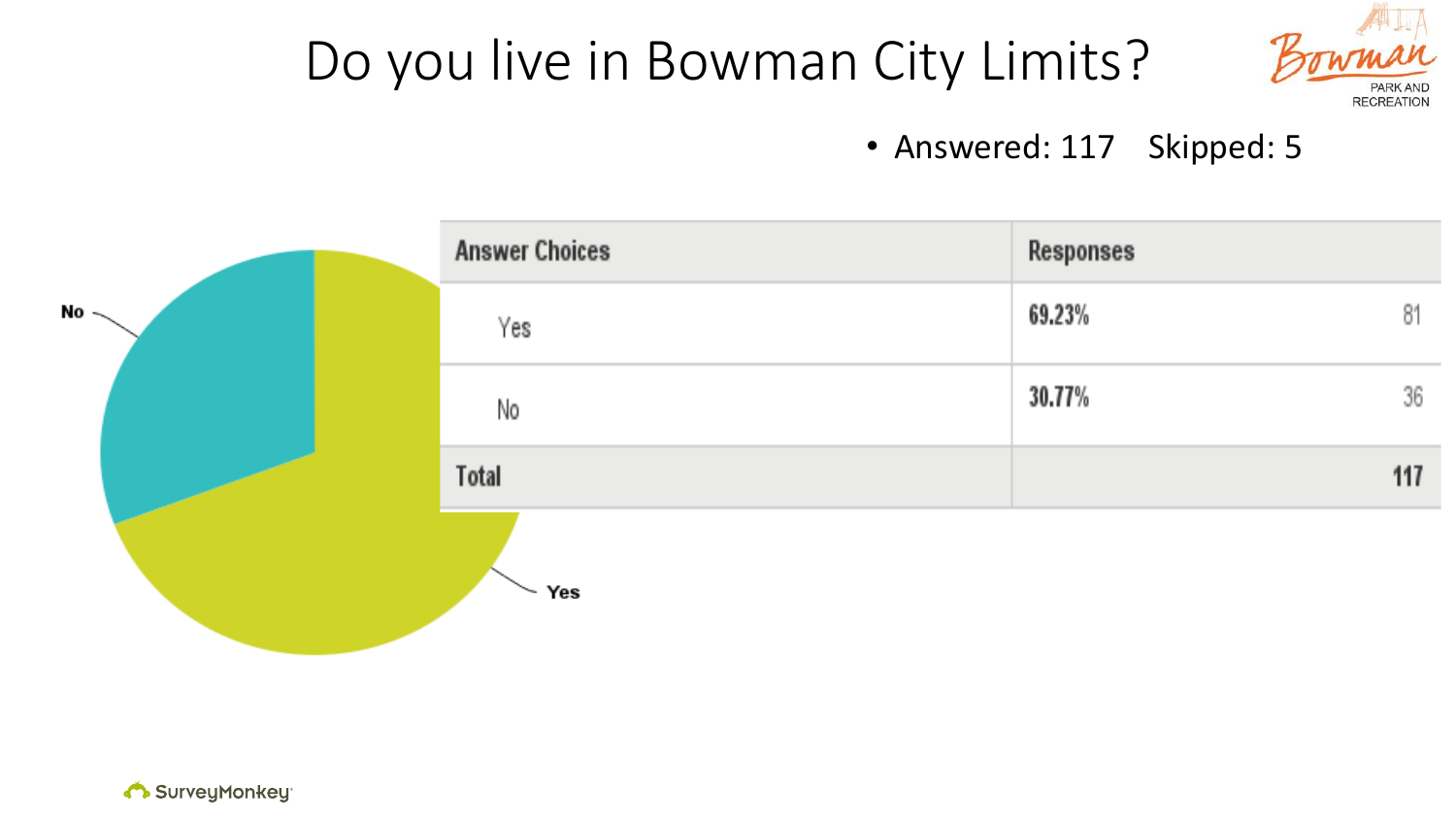In which Bowman Parks and Recreation (BP&R) PROGRAMS/ACTIVITIES do you or any

member of your family actively participate?

• Answered: 86 Skipped: 36



**NYAS** 

No



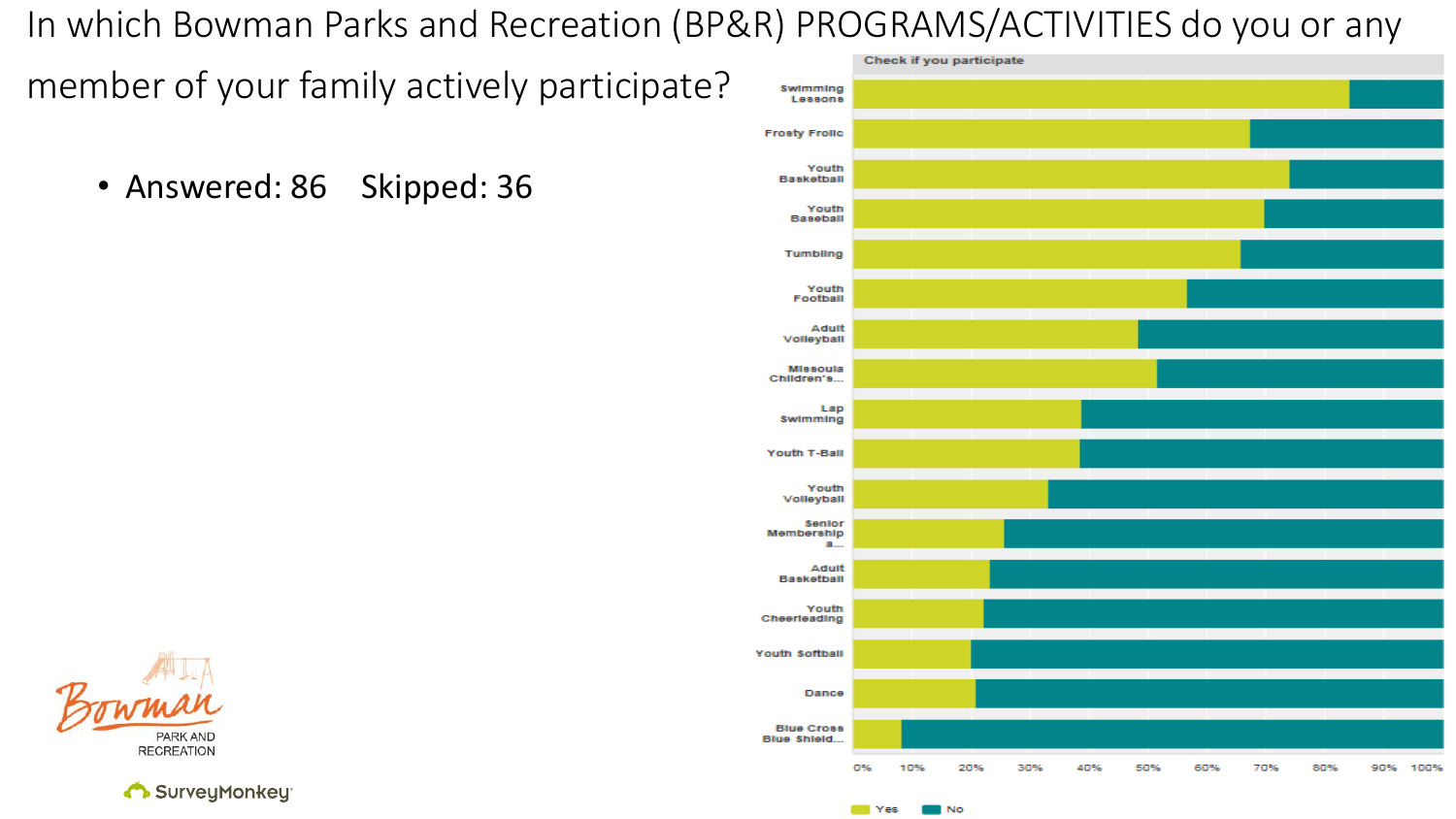#### If Yes, # Of Participants?

• Answered: 103 Skipped: 19



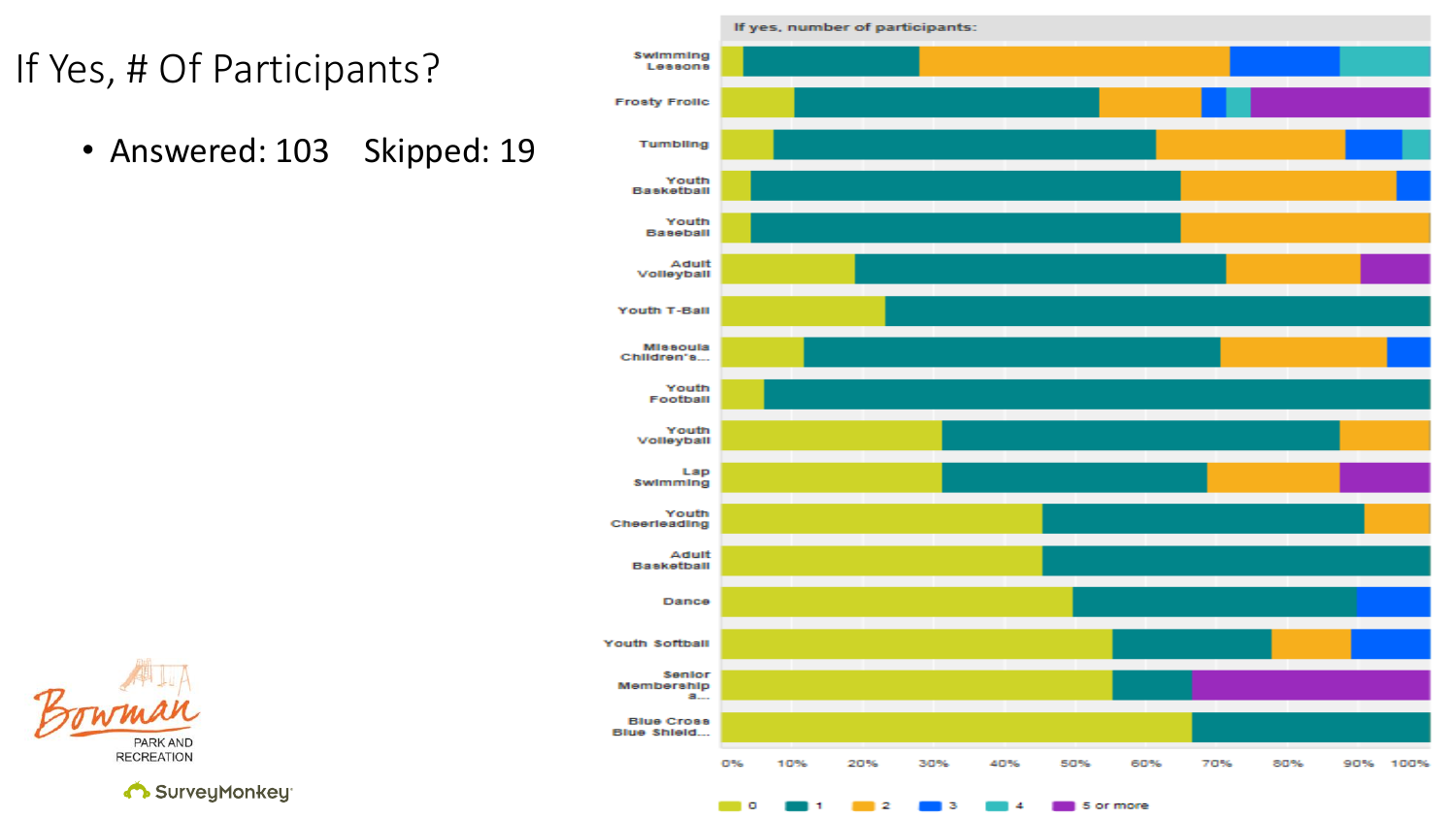#### If Yes, How Satisfied?

• Answered: 103 Skipped: 19



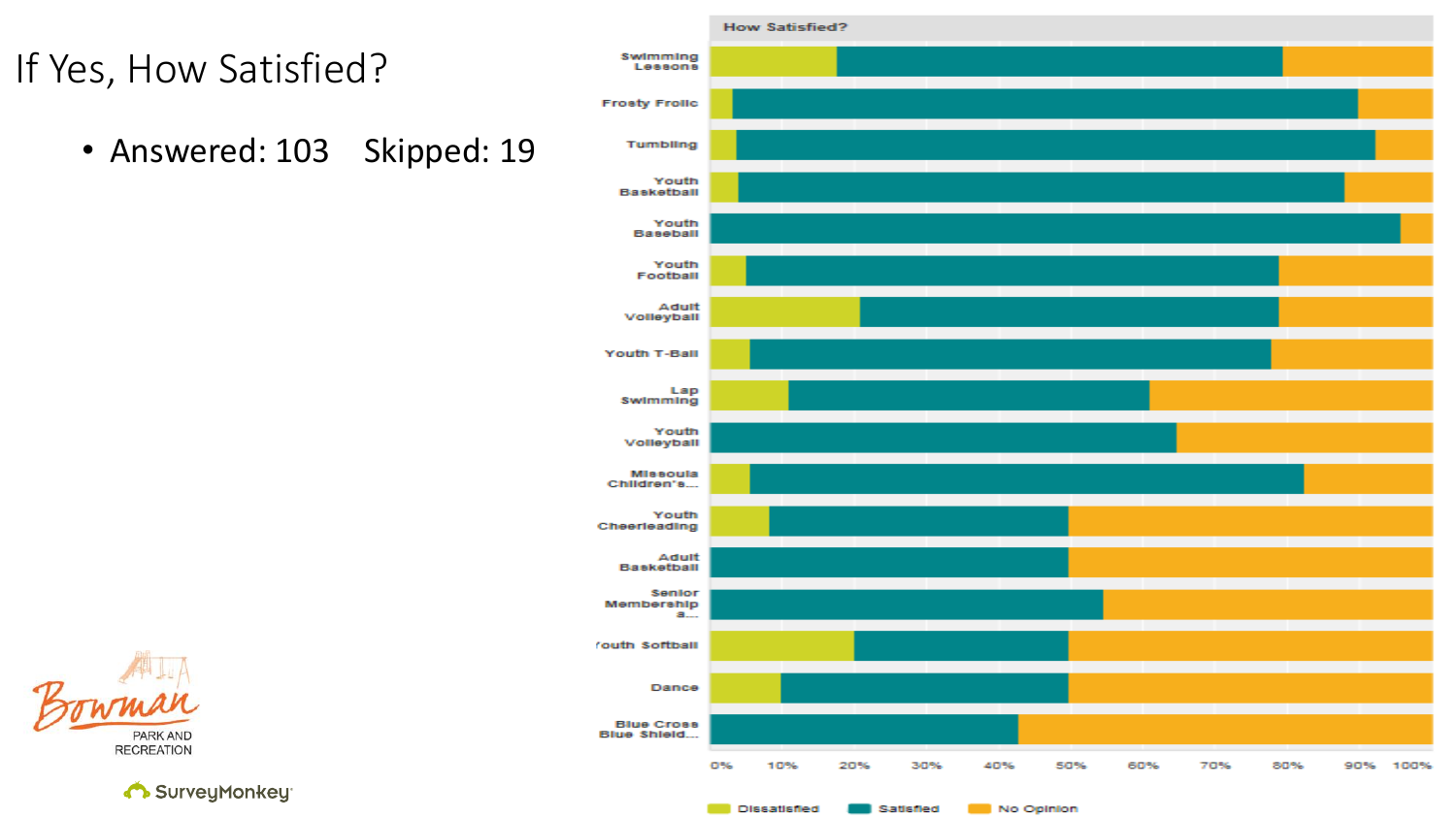In which Bowman Parks and Recreation (BP&R) FACILITIES do you or any member of

your family actively participate?

• Answered: 103 Skipped: 19





SurveyMonkey

No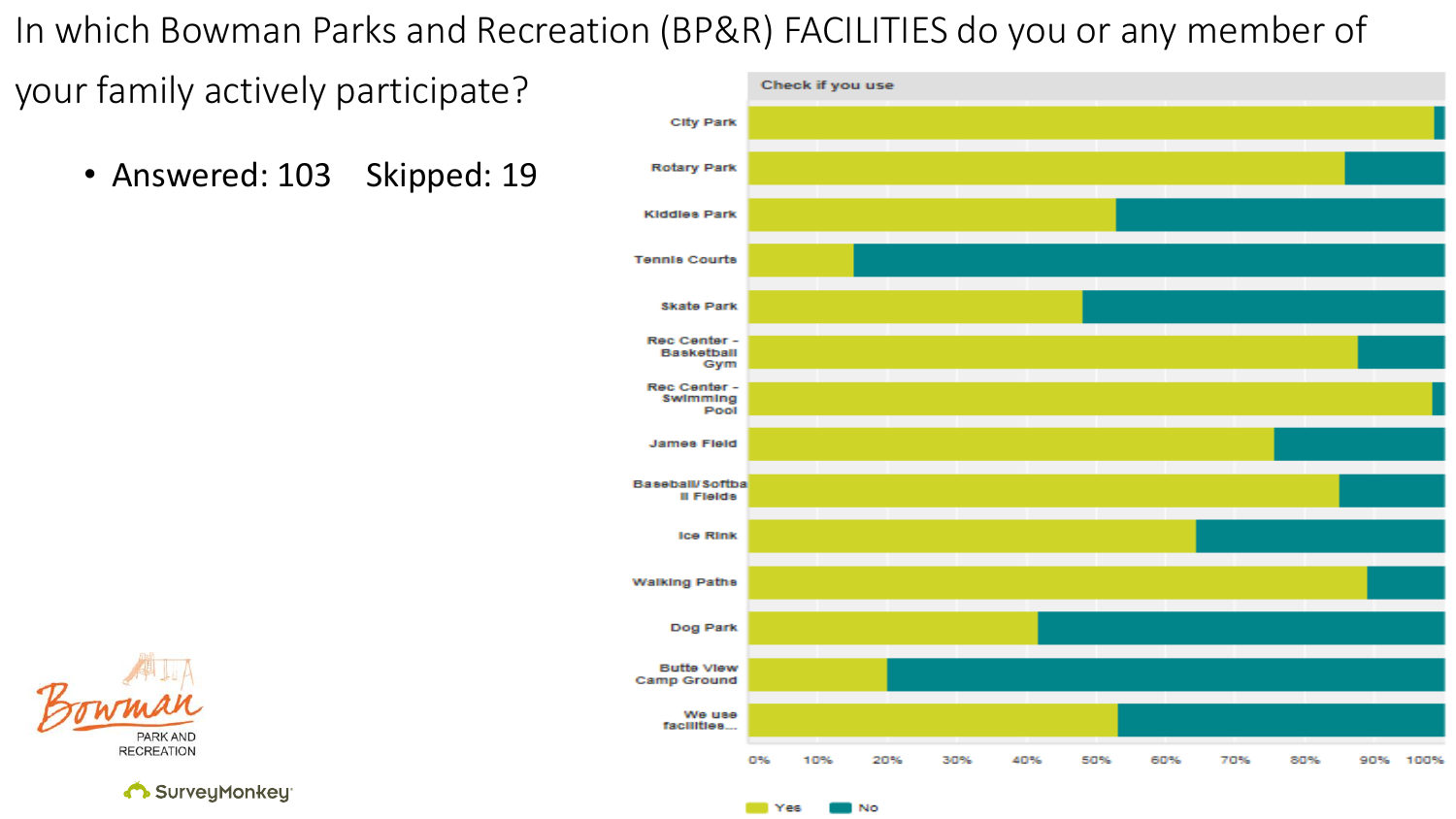#### How Often?

• Answered: 103 Skipped: 19



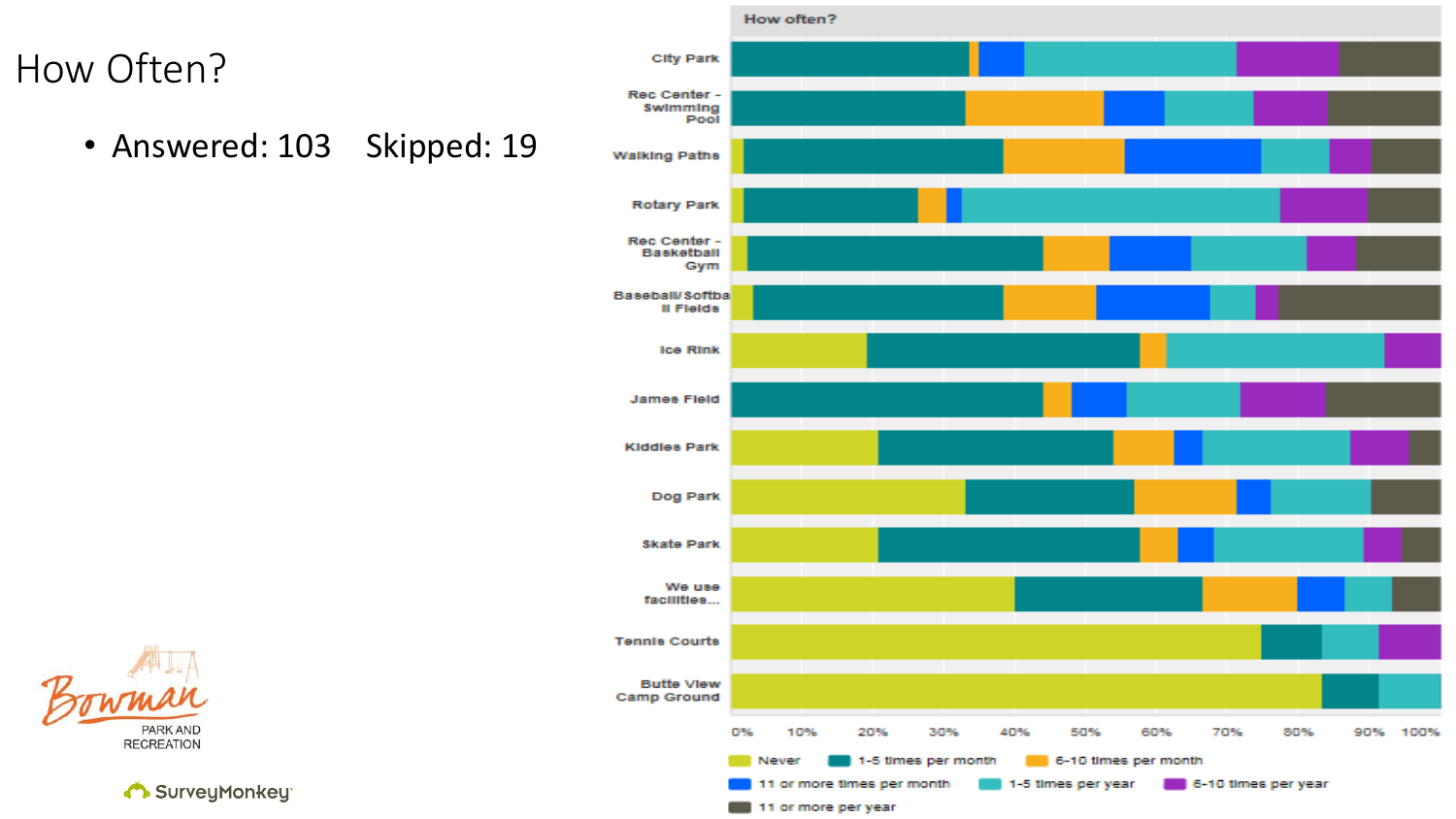#### How satisfied are you with these facilities?



No opinion

**Dissatisfied** 

Satisfied

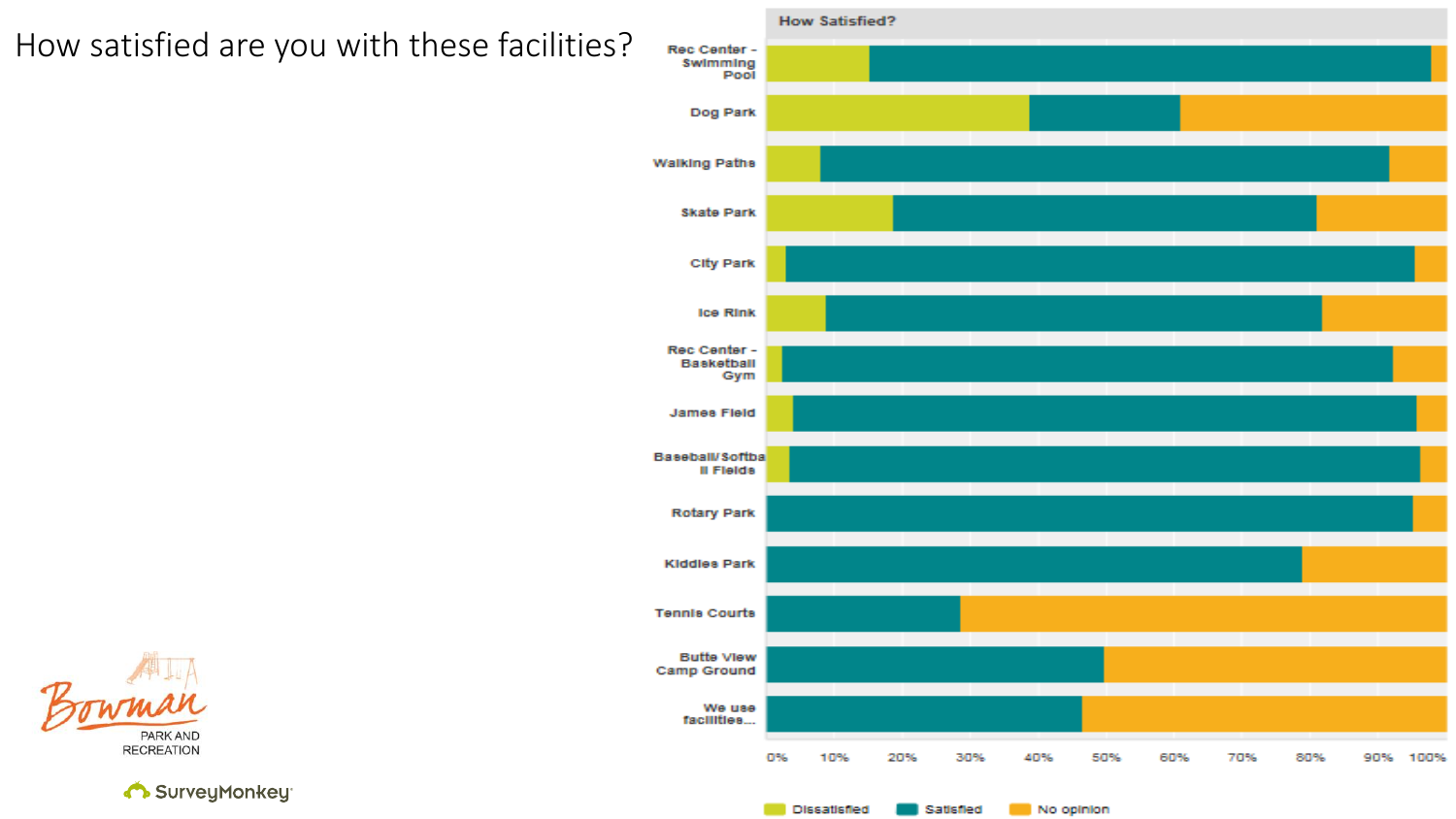

James Field bleachers are in need of repair and updates

Either your satisfied or not? There's no in between? I'm dissatisfied with the gym at the rec because you never know if it's being occupied, (which it usually is) and you can't get in there for the kids to use.No opinion on the swim lessons, I don't like that the teenagers are in charge of lessons, I think an adult should be in charge.

For swim lessons, I just fill the kids hardly have time to learn in the time they are in session with all the kids in each group. The life guards just go with the flow and sometimes seem so overwhelmed with all the kids they are teaching. It's frustrating as a parent to watch it.

I wish there was more available for tumbling/gymnastics. The equipment available is nice just wish there was more. I drive my daughter to dickinson for gymnastics.

Facilities need to be updated.

Dog park wasn't mowed the times we were there.

Swings at the park by the high school are very worn and need replaced.

More gym space

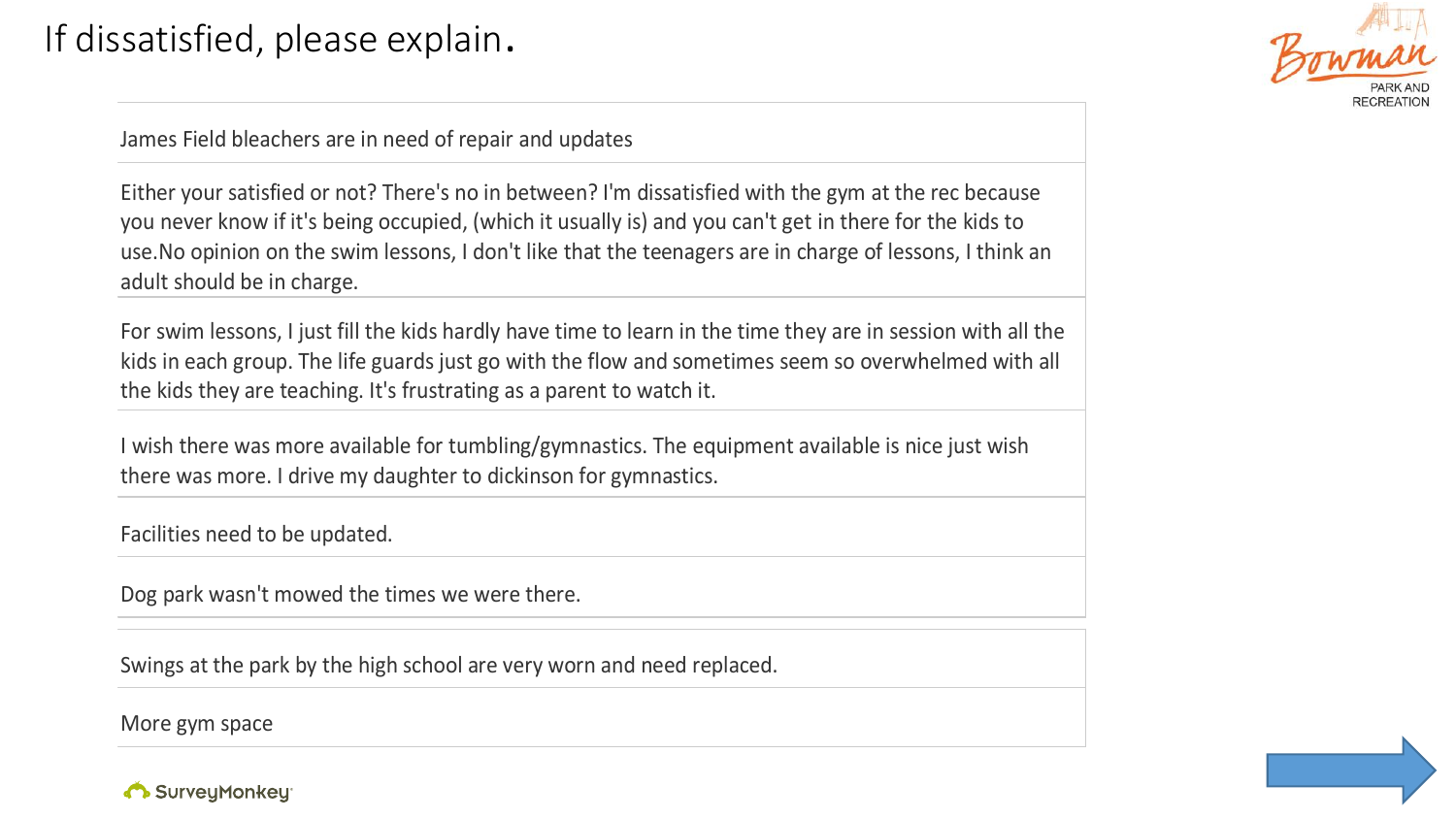#### If dissatisfied, please explain.



Too muddy, no grass, too much dog poop, need more activities for the dogs, benches on the inside for owners to be able to sit down. Update the Weight Room with new equipment and the overall look, as well as the necessary materials such as towels and etc.

I used to use the dog park nearly every day and am please that it is offered in our community. I have concerns with the fencing (my dogs have been injured by the exposed tines on the bottom of the fence) and the amount of dog poop. I am willing to pick up other's dog's poop and would love to be part of a solution to finding a fix to the fence. I would love to use the dog park again.

I cannot really say dissatisfied is how I feel, however, I have a few suggestions. As a family who pays for a swimming membership it is very disheartening to take days off work to take the kids swimming and be told there are not enough lifeguards working so they have met their capacity. I could understand this happening once or twice a summer however, unfortunately it happens more frequent than that. Otherwise I couldn't be more happy about how the rec is evolving and serving the community!

Wish there were more paths/longer distance

all areas could use some updates but we are satisfied because we have the facilities to use.

Stopped going because people don't pick up after their gods made me sick. Used to go once a day before.

The pool is not as clean as it used to be. Most lifeguards are not attentive and only there for tan.

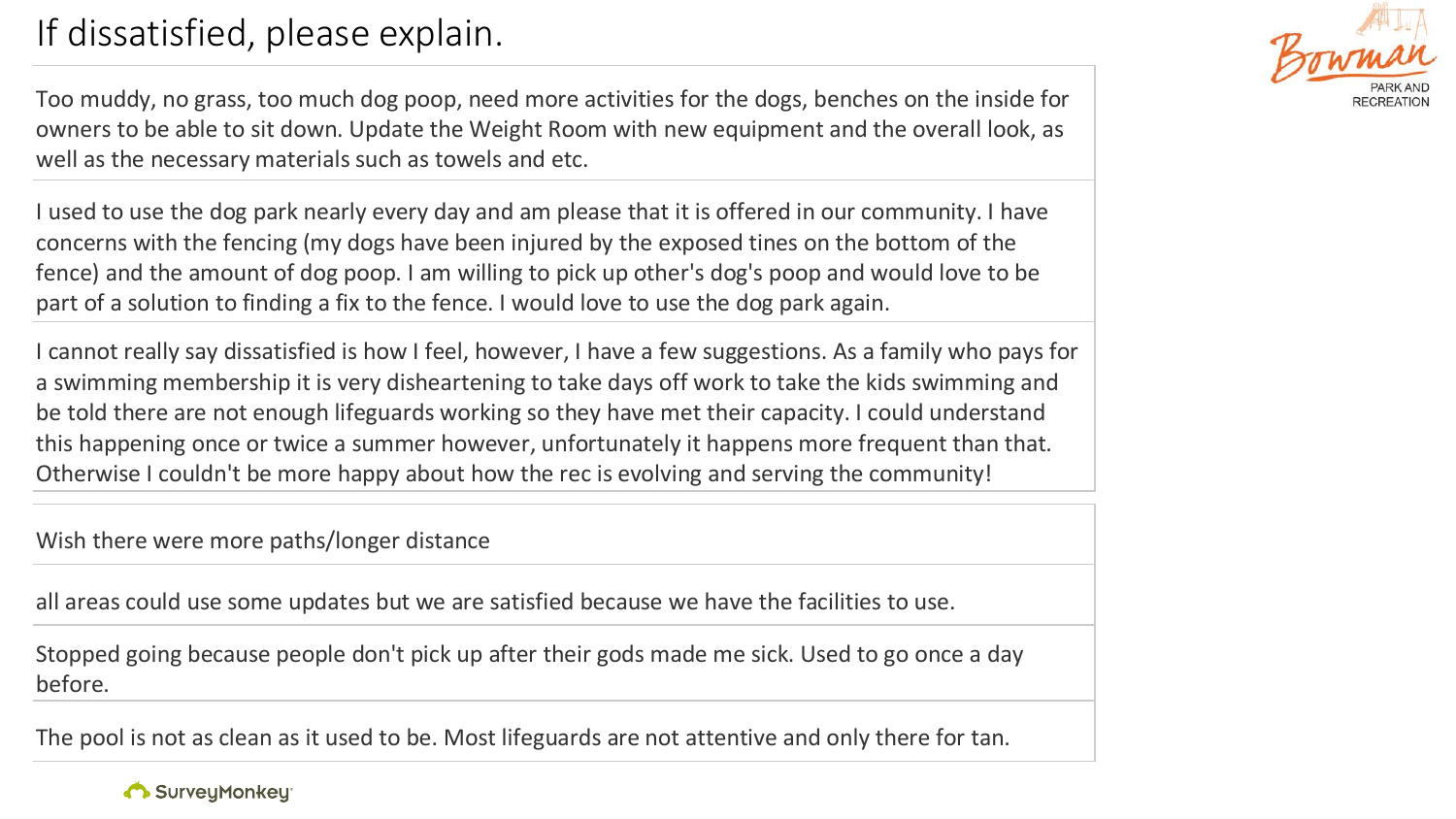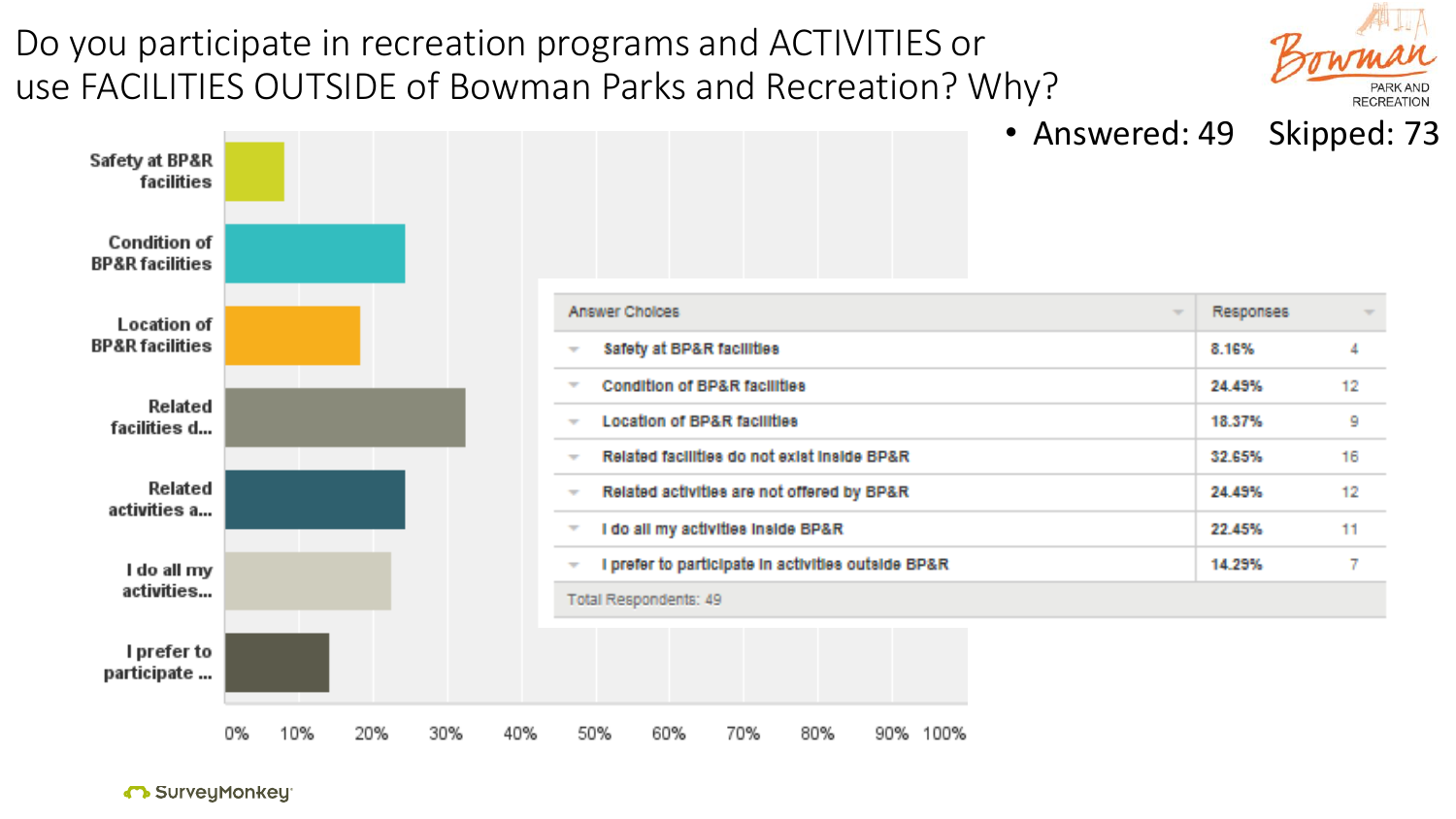Do you participate in recreation programs and ACTIVITIES or use FACILITIES OUTSIDE of Bowman Parks and Recreation? Why? COMMENTS:

- •I would use BP&R if wanted to add something
- •Nobody's business
- •We have no need to go anywhere else at all
- •too busy working
- •I just don't think about it when I am in town
- •Live outside of BP&R
- •times available
- •Safety at BP&R facilities-poor; Condition of BP&R facilities-poor; Side walk in the winter isn't shoveled
- •Out of town = easier access
- •indoor pool, several times a month in the winter we go to Dickinson to swim indoors at rec there...we usually spend quite a bit of money up there...many people have birthday parties there and spend a lot also...money that could be spent in Bowman if we had an indoor pool. Even in the summer we are unable to use the outdoor pool many days because of poor weather...sad.
- •Would love a nice place to use a treadmill especially in the winter months. Love that the BCBS Incentive program exists and would do more at the Rec Center if the facilities and equipment was more inspiring. The Rec Board has done a great job with the facilities that are available!
- •We have used the Dickinson facility just because of the indoor and outdoor pool options.
- •Golf Course
- •I would like to see a better weight room with an available fitness trainer.
- •I use a different gym which has more equipment
- •Jennifer Wade
- •Hours of operation
- •I did not know dance was provided. Allot of time I call the Rec for information and the person working has no idea what I'm talking about. SurveyMonkey

• Answered: 49 Skipped: 73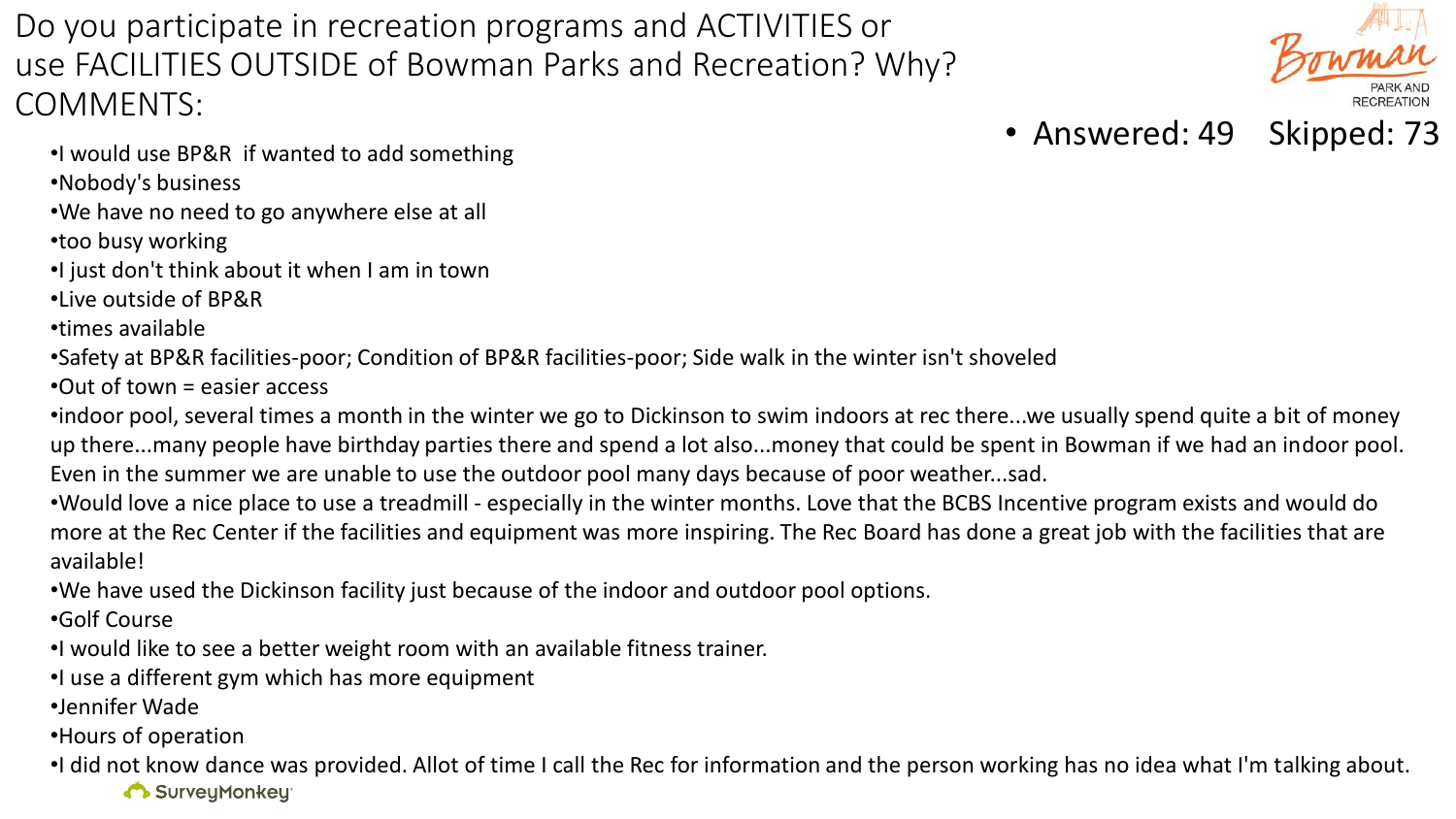Prioritize the top five (ranking 1 through 5) ACTIVITIES you would like to see offered in Bowman Parks and Recreation?



• Answered: 89 Skipped: 33

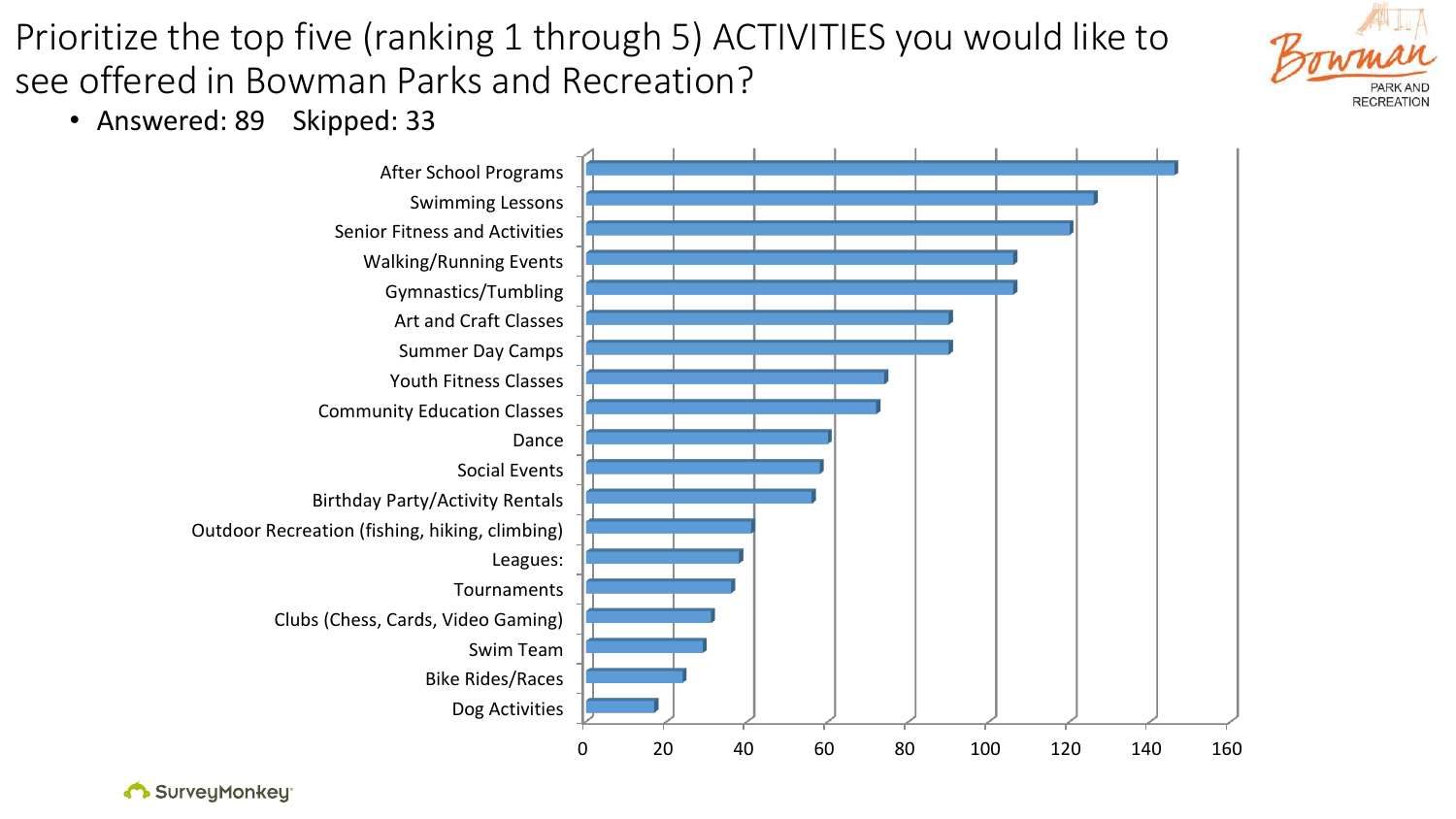Prioritize the top five (ranking 1 through 5) ACTIVITIES you would like to see offered in Bowman Parks and Recreation?



• Answered: 89 Skipped: 33

Comments:

- •4. Adult Fitness Classes
- •Don't need , taxes high enough! •NONE
- More time for Lap Swimming (5 days a week)
- Most of these don't apply to seniors
- •Group fitness classes #1 ranking

•soccer

- •Swimming classes
- •Training/weight lifting programs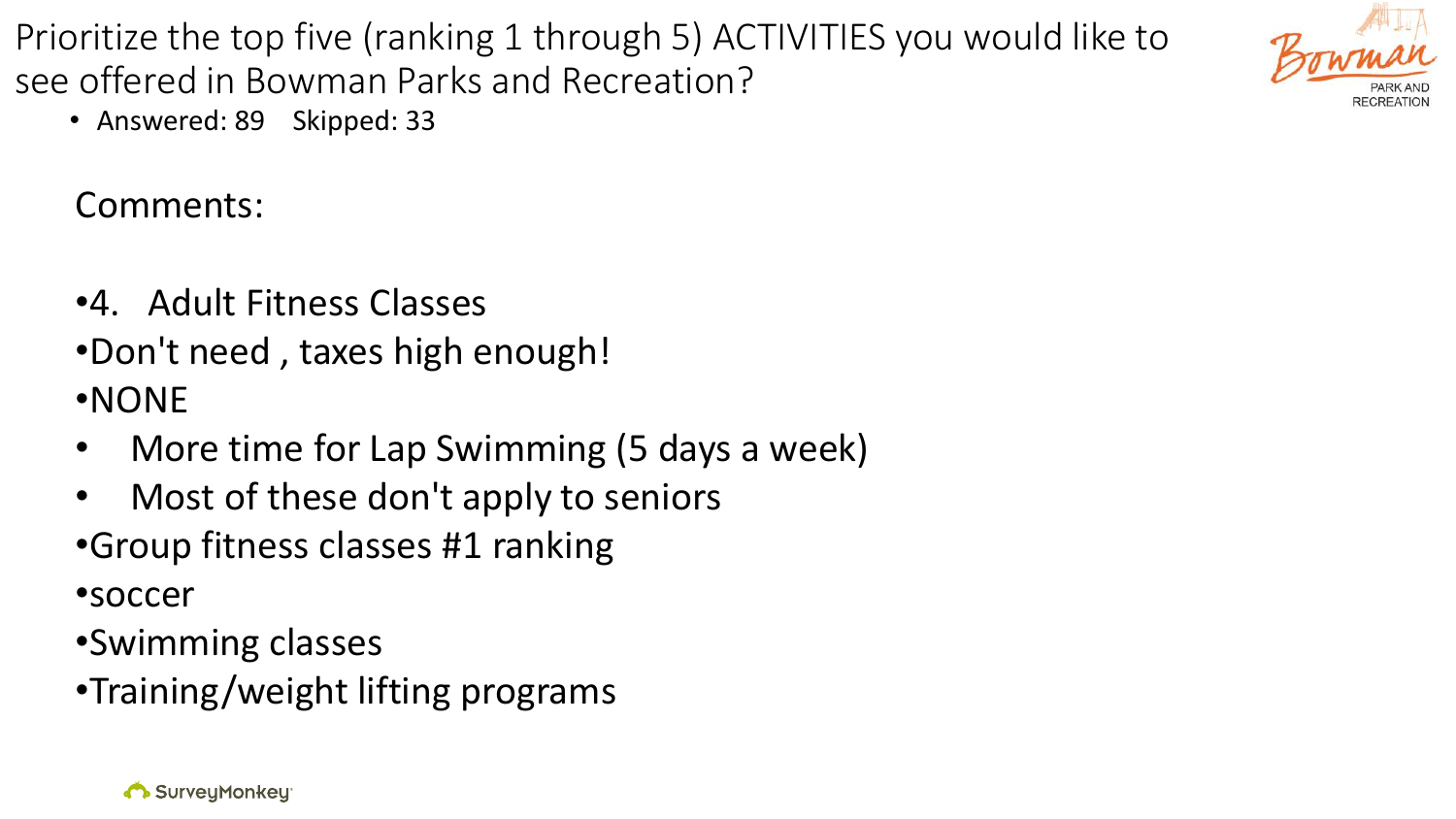Prioritize the top five (ranking 1 through 5) most needed FACILITIES or updates for the Bowman Parks and Recreation Board to consider? (This graph was generated from a point system based on ranking) • Answered: 99 Skipped: 23



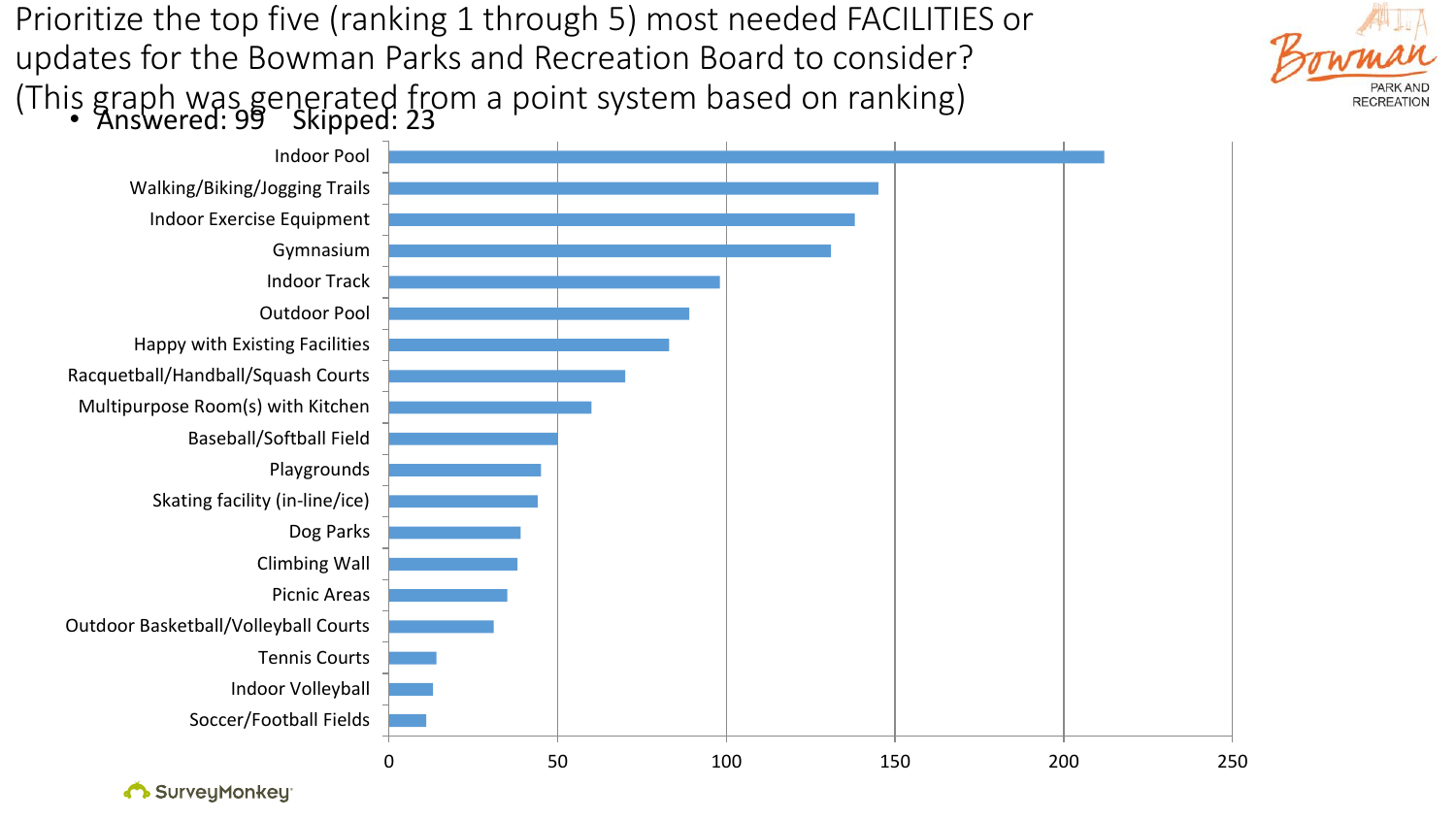Prioritize the top five (ranking 1 through 5) most needed FACILITIES or updates for the Bowman Parks and Recreation Board to consider?



- Answered: 99 Skipped: 23
- •Don't need anything new as taxes are high enough
- •NONE
- •Trap Range
- •Happy with Existing Facilities
- •Group Fitness classes for multi purpose room
- Exercise rooms for classes
- Fix Sauna; Wood Floor in the gym would be nice
- •5. Elderly Exercise Class
- •in-line skating indoor preferred
- •Indoor walking path I would use daily, wrestling room if school doesn't build one
- •Why are we taking this survey again!!?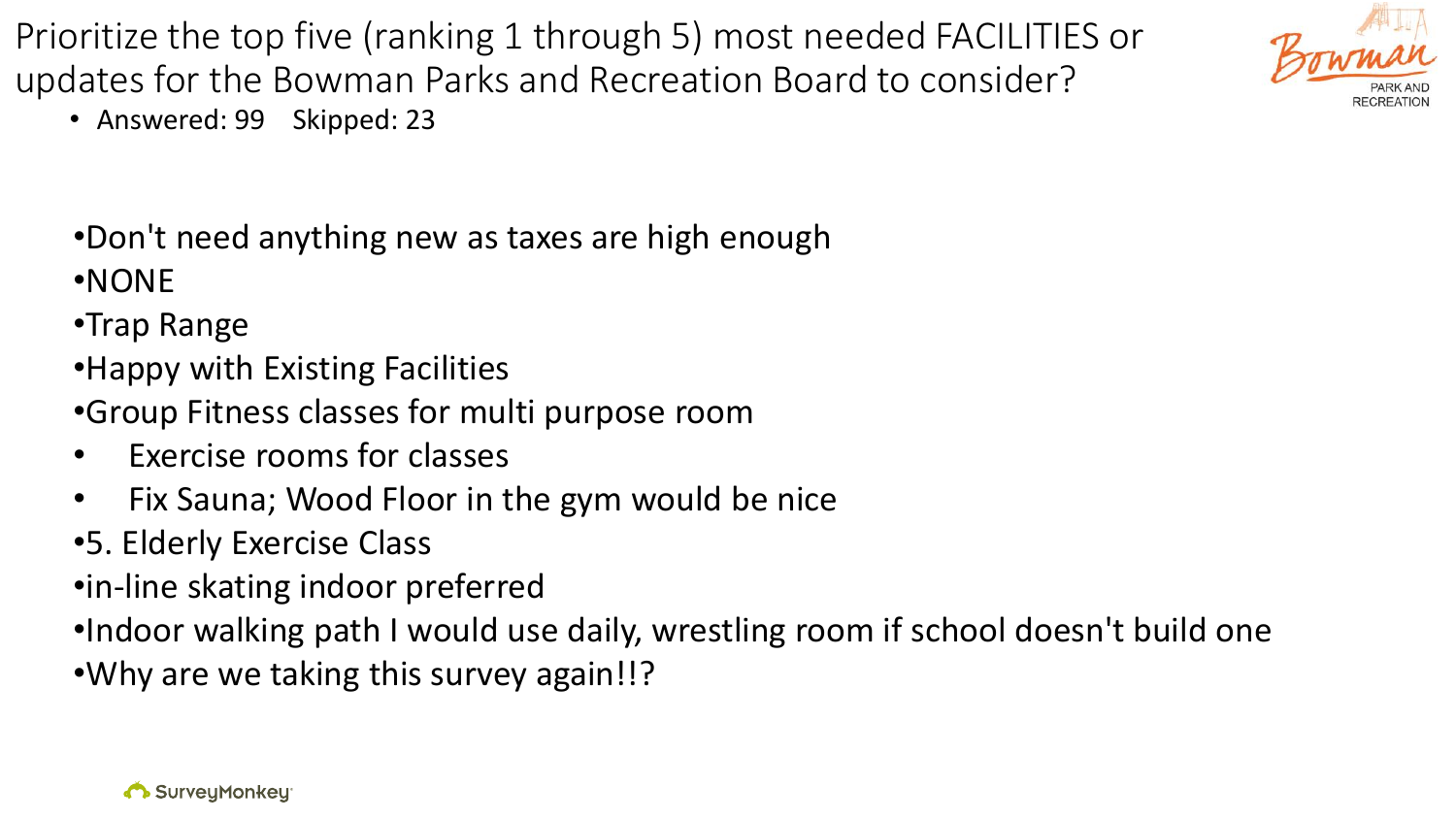Did you know a sales tax in other ND communities has lowered property taxes and increased recreational opportunities?



• Answered: 85 Skipped: 37



| <b>Answer Choices</b><br>$\overline{\phantom{a}}$ | Responses | $\overline{\phantom{a}}$ |
|---------------------------------------------------|-----------|--------------------------|
| Yes<br>₩                                          | 34.12%    | 29                       |
| No<br>▼                                           | 65.88%    | 56                       |
| Total                                             |           | 85                       |

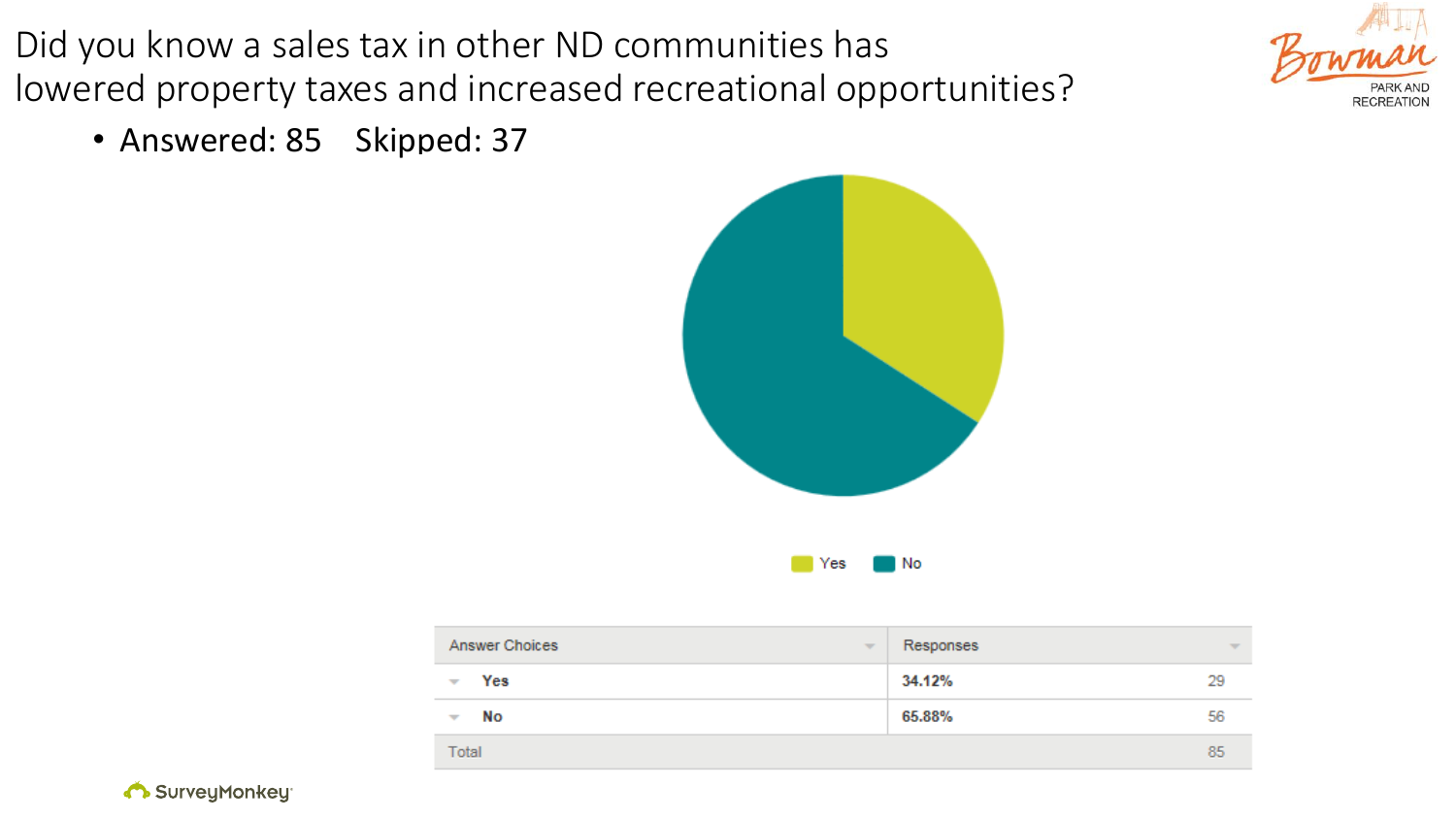Would you vote yes on a City Sales Tax of up to 1% to improve current Bowman Parks and Recreation Facilities and programs if your Park Board Mill Levies were decreased?

• Answered: 86 Skipped: 36





| <b>Answer Choices</b><br>$\overline{\phantom{a}}$ | Responses | $\overline{\phantom{m}}$ |
|---------------------------------------------------|-----------|--------------------------|
| Yes<br>$\overline{\phantom{a}}$                   | 56.98%    | 49                       |
| No<br>▼                                           | 43.02%    | 37                       |
| Total                                             |           | 86                       |

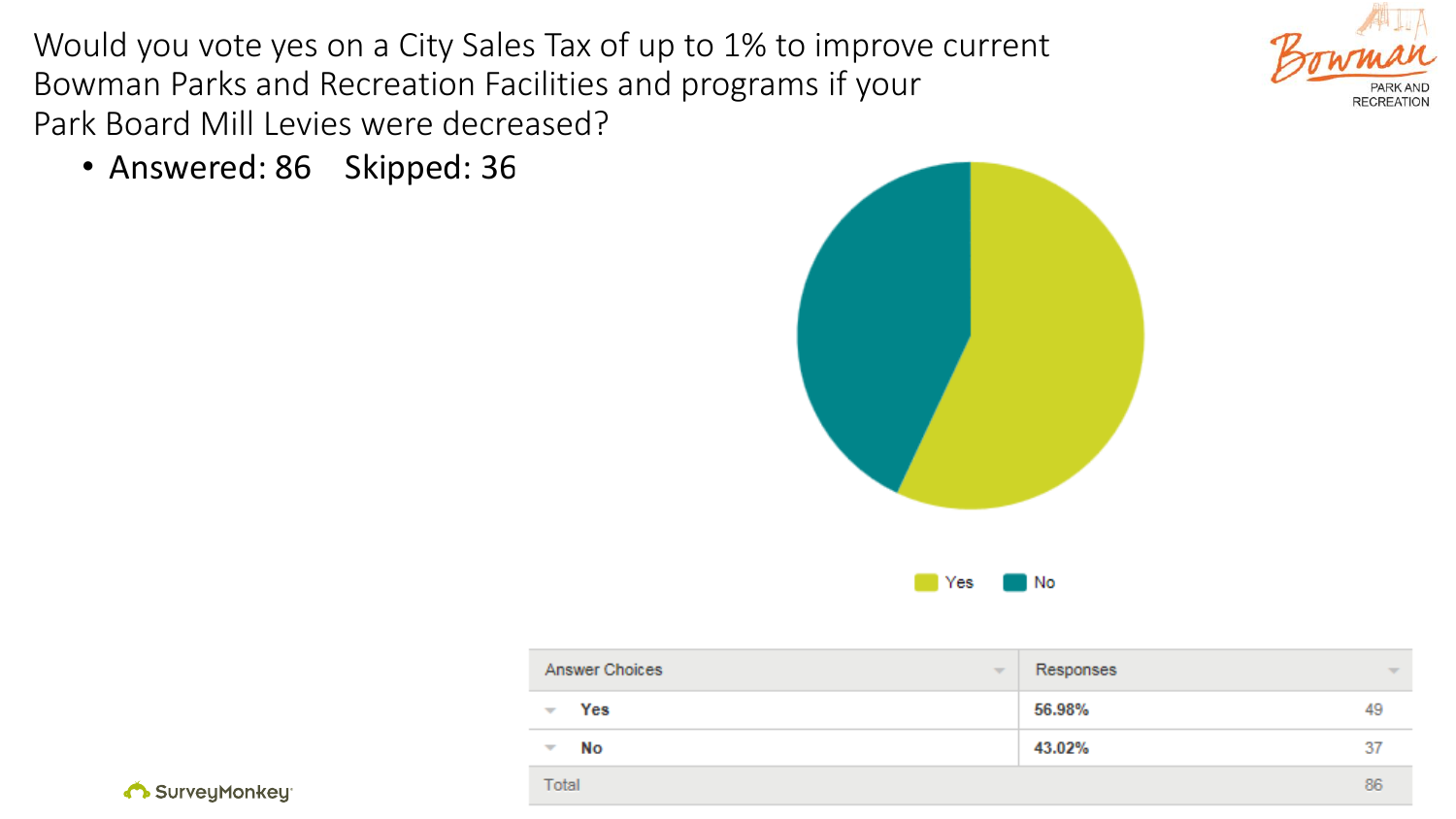Would you support a City Sales Tax of up to 1% to improve current Bowman Parks and Recreation Facilities and programs?



Answered: 85 Skipped: 37



| <b>Answer Choices</b>    | Responses                |
|--------------------------|--------------------------|
| $\overline{\mathcal{N}}$ | $\overline{\phantom{m}}$ |
| Yes                      | 57.65%                   |
| ▼                        | 49                       |
| No                       | 42.35%                   |
| $\overline{\phantom{a}}$ | 36                       |
| Total                    | 85                       |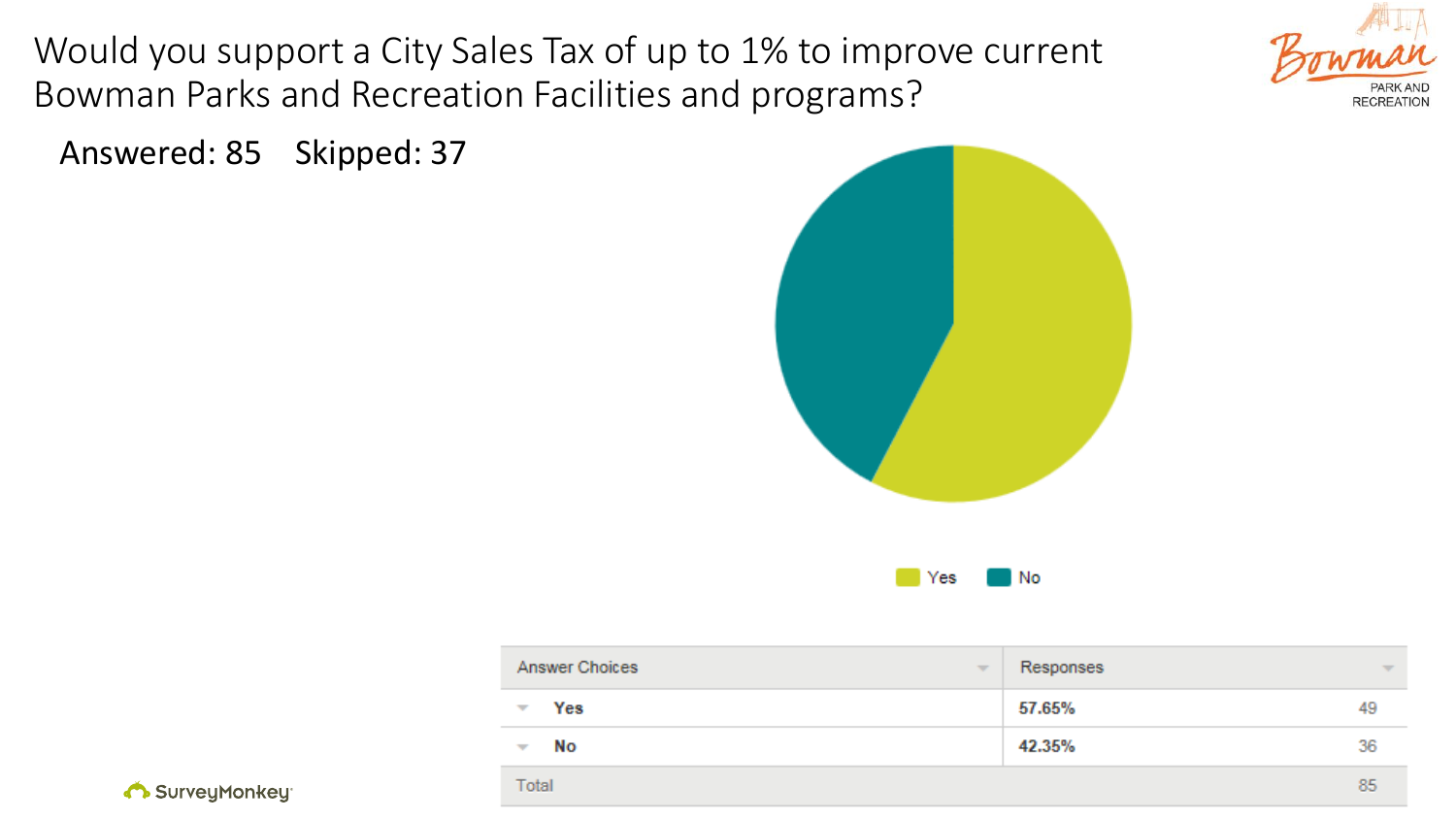#### Additional Comments



Have you looked at the size/population of Bowman? We are NOT showing steady growth, or really growth of any kind, not matter how much the "Major" spouts off that we are. Has anyone kept up with oilfield trends, as long as some in this city believe that oil will solve all our problems? Our family alone, 75% of the man involved as workers in the oil field have lost their jobs in that past 6 months-due completely to the shutdown. The salaries they get at present jobs will never finance any fancy expansion plans that you have. Raising the sales tax 1%? Miles City has a Walmart with no sales tax. Not any harder to get there than Dickinson or Spearfish, which is still where most residents do "mass purchasing" or tons of everyday items. Just sit and watch all the Bowman residents flock in there any given day of the week. What's left to shop here is our Seniors-who can least afford any tax hike. Speaking of tax hikes, when people decide they will look for ways to save \$, how much of your rec expansion plan will find its way to our property tax? I'm biting on a good check of it. How much of our Mexican population pays property tax? Lots of renters, from what I see. And the homeowners? Well, they live 20 to a home. Pretty good # of people for the little dab of taxes collected. But they pod is loaded with them. Speaking of the pool... how will you staff it? Last year my grandkids came to use the pool, and were turned away because there wasn't adequate staff. Now they go to Hettinger to swim a few X each month. Too many people think our kids (and ourselves) have to be entertained every single second of every day, no matter what the cost. Last, how much of any dissenting opinions, such as mine, will see anything but the garbage can? The only opinions we will see published from the "survey" are the big spending yuppie 3-b somethings that don't want to teach their kids to depend on themselves for entertainment.

Regarding question 10: Not true-once enacted taxes never go down. This is a total falsehood propaganda by big spenders. Regarding question 11: Never, not ever. Period. We already voted on this 3-1, in case you've forgotten. Regarding question 12: See above-NEVER.

No More Taxes!

We Don't Need a New Rec Center